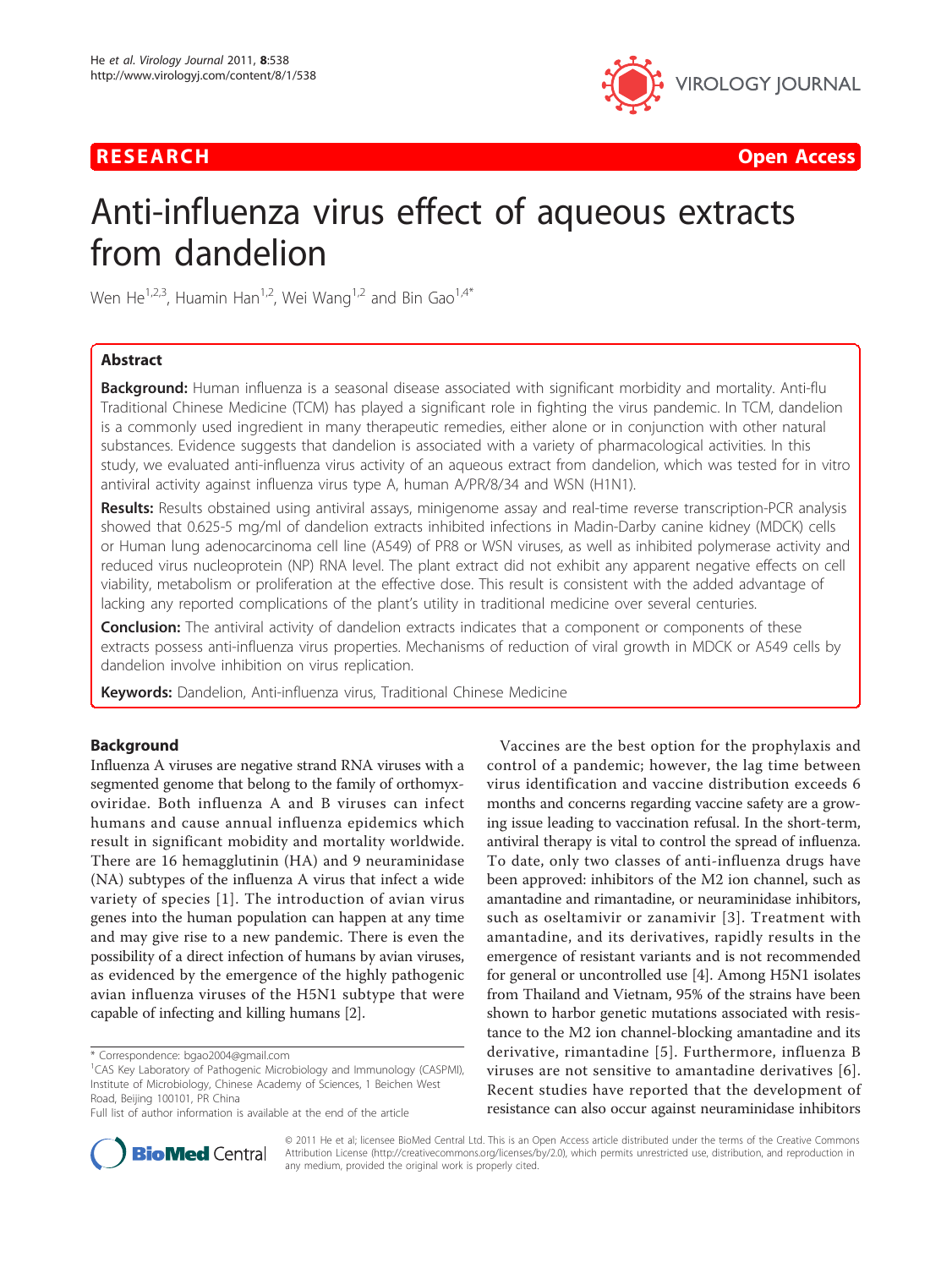[[7](#page-9-0)]. According to a recent study, oseltamivir-resistant mutants in children being treated for influenza with oseltamivir appear to arise more frequently than previously reported [[8](#page-9-0)]. In addition, there are several reports suggesting that resistance in H5N1 viruses can emerge during the currently recommended regimen of oseltamivir therapy and that such resistance may be associated with clinical deterioration [[9\]](#page-9-0). Thus, it has been stated that the treatment strategy for influenza A (H5N1) viral infections should include additional antiviral agents. All these highlight the urgent need for new and abundantly available anti-influenza agents.

A number of anti-flu agents have been discovered from Traditional Chinese Medicine (TCM) herbs. Ko et al. found that TCM herbal extracts derived from Forsythia suspensa ('Lianqiao'), Andrographis paniculata ('Chuanxinlian'), and Glycyrrhiza uralensis ('Gancao') suppressed influenza A virus-induced RANTES secretion by human bronchial epithelial cells [[10\]](#page-10-0). Mantani et al. reported that the growth of influenza A/PR/8/34 (H1N1) (PR8) virus was inhibited when the cells were treated with an extract of *Ephedraspp* ('Mahuang') [[11](#page-10-0)]. Hayashi et al. found that trans-cinnamaldehyde of Chinese cinnamon ('Rougui') could inhibit the growth of influenza A/PR/8 virus in vitro and in vivo [\[12\]](#page-10-0). Park et al. found that *Alpi*nia Katsumadai extracts and fractions had strong antiinfluenza virus activity in vitro [[13](#page-10-0)]. Many TCM herbs have been found to be anti-flu agents, but their mechanisms of action have not yet been elucidated [\[14,15](#page-10-0)].

Plants have a long evolutionary history of developing resistance against viruses and have increasingly drawn attention as potential sources of antiviral drugs [[16,17](#page-10-0)]. Dandelion belongs to the Compositae family, which includes many types of traditional Chinese herbs [[18\]](#page-10-0). Dandelion is a rich source of vitamins A, B complex, C, and D, as well as minerals such as iron, potassium, and zinc. Its leaves are often used to add flavor to salads, sandwiches, and teas. The roots can be found in some coffee substitutes, and the flowers are used to make certain wines. Therapeutically, dandelion has the ability to eliminate heat and toxins, as well as to reduce swelling, choleresis, diuresis, and inflammation [[19](#page-10-0)]. Dandelion has been used in Chinese folklore for the treatment of acute mastitis, lymphadenitis, hepatitis, struma, urinary infections, cold, and fever. Choi et al. found that dandelion flower ethanol extracts inhibit cell proliferation and induce apoptosis in human ovarian cancer SK-OV-3 cells [[20\]](#page-10-0). Hu et al. detected antioxidant, pro-oxidant, and cytotoxic activities in solvent-fractionated dandelion flower extracts in vitro [[21](#page-10-0)]. Kim et al. demonstrated antioxidative, anti-inflammatory and antiatherogenic effects of dandelion (Taraxacum officinale) extracts in C57BL/6 mice, fed on an atherogenic diet [[22](#page-10-0)]. Ovadje et al. suggested that aqueous dandelion root extracts contain components that induce apoptosis selectively in cultured leukemia cells, emphasizing the importance of this traditional medicine [\[23](#page-10-0)]. Furthermore, there are no side effects associated with the prolonged use of dandelion for therapeutic purposes.

In this report, we attempted to analyze whether dandelion have anti-influenza virus activity in cell culture. We found dandelion could inhibit the influenza virus infection. We further identified the inhibition of viral polymerase activity and the reduction of the virus nucleoprotein (NP) RNA level contributed to the antiviral effect. Thus, dandelion may be a promising approach to protect against influenza virus infections.

## Methods

#### Evaluation and extraction of plant materials

Extracts made by boiling the herb in water. The voucher specimen of the plant material was deposited in the CAS Key Laboratory of Pathogenic Microbiology and Immunology (CASPMI), Institute of Microbiology, Chinese Academy of Sciences. Dandelion, purchased from a medicine store, was dissolved in sterile  $H_2O$  (100 mg/ml) at room temperature for 2 h and then extracted twice with water at 100°C for 1 h. The aqueous extracts were filtered through a 0.45 μm membrane. This aqueous dandelion extract lyophilized, and the resulting light yellow powder (17% w/w yield) was dissolved with cell culture medium when needed.

#### Viruses, cells and viral infections

Human influenza virus A/Puerto Rico/8/34 (H1N1) (PR8) and A/WSN33 (WSN) were grown in 10-day old fertilized chicken eggs. After incubation at 37°C for 2 days, the allantoic fluid was harvested and used for infection.

All cell lines were purchased from ATCC (Rockville, MD, USA). Madin-Darby canine kidney (MDCK) cells or Human lung adenocarcinoma cell line (A549) were cultured in Dulbecco's modified eagle medium (DMEM) or RPMI-1640 medium, respectively, with 10% fetal bovine serum (FBS, Gibco, USA), penicillin 100 U/ml, and streptomycin 10 μg/ml. Prior to infection, the cells were washed with phosphate-buffered saline (PBS) and were cultured in infection medium (DMEM without FBS, 1.4% BSA) supplemented with antibiotics and 2 μg/ml of trypsin (Gibco; Invitrogen, Carlsbad, CA).

#### Hemagglutination inhibition test

Influenza viruses are characterized by their ability to agglutinate erythrocytes. This hemagglutination activity can be visualized upon mixing virus dilutions with chicken erythrocytes in microtiter plates. The chicken erythrocytes were supplemented with 1.6% sodium citrate (Sigma, USA) in sterile water, separated by centrifugation  $(800 \times g, 10 \text{ min}, \text{room temperature})$  and washed three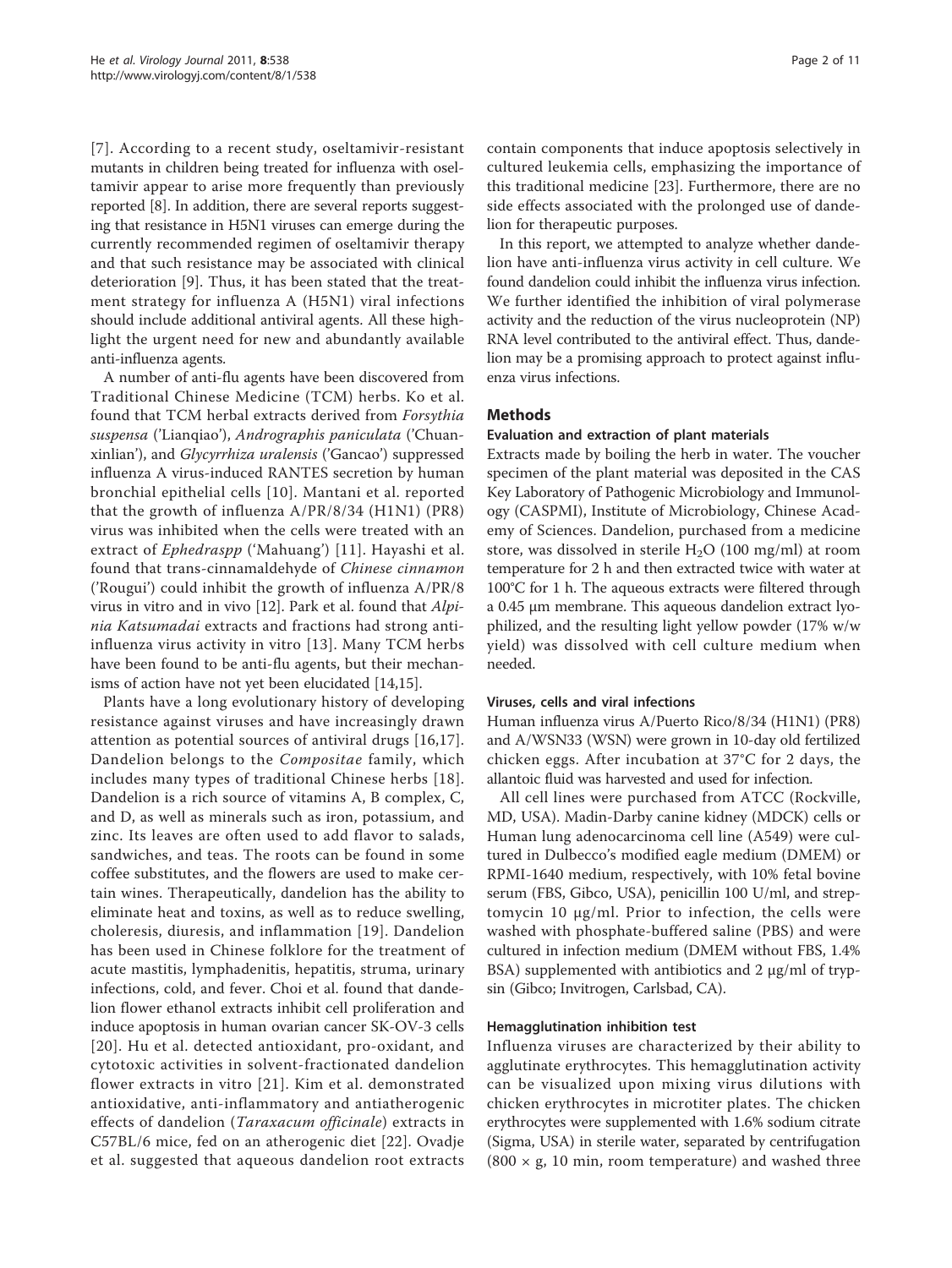times with sterile PBS. Serial two-fold dilutions of dandelion extracts were made in 25 μl of PBS in 96-well V-bottom plates. Influenza viruses in 25 μl of PBS (4 HAU) were added to each dilution, and the plates were incubated for 1 h at room temperature. 25 μl of 1%  $(v/v)$ chicken erythrocytes in PBS was added to each well. The hemagglutination pattern was read following the incubation of the plates for 0.5 h at room temperature. The highest dilution that completely inhibited hemagglutination was defined as the hemagglutination inhibition (HI) titer.

## Cell viability assay

A549 or MDCK cells were left untreated or treated with the indicated amounts of dandelion extracts ranging from 20 to 0.1563 mg/ml, and oseltamivir ranging from 12.5 to 0.098 mg/ml for 48 h; MDCK cells were left untreated or treated with 0.1 mg/ml oseltamivir, 2.5 mg/ ml and 15 mg/ml dandelion extracts for 72 h. All drugs were multiproportion diluted in serum-free medium. Cell-proliferation and metabolism were measured using the CCK8-assay. Briefly, the cells were treated with CCK-8 solution (dojindo, 10 μl/well) and incubated for 4 h at 37°C. The absorbance was measured using a microplate reader (DG5032, Huadong, Nanjing, China) at 450 nm. The untreated control was set at 100%, and the treated samples were normalized to this value according to the following equation: Survival rate  $%$  = optical density (OD) of the treated cells - OD of blank control/OD of negative control - OD of blank control  $\times$  100.

#### Plaque titrations and antiviral assays

Plaque titrations: MDCK cells grown to 90% confluency in 96-well dishes were washed with PBS and infected with serial dilutions of the supernatants in PBS for 1 h at 37°C. The inoculum was aspirated and cells were incubated with 200 μl DMEM (medium containing 1.4% BSA, 2 μg/ml of trypsin and antibiotics) at 37°C, 5%  $CO<sub>2</sub>$  for 2-3 days. Virus plaques were visualized by staining with trypan blue.

Antiviral assay: MDCK cells were infected with the influenza A virus strain PR8 or WSN  $(1 \times 10^6$  PFU) and were left untreated or treated with dandelion extracts (0.0782-5 mg/ml), oseltamivir (0.0047-0.3 mg/ml) (Sigma), or suxiaoganmaojiaonang (0.069-4.375 mg/ml). At 16 h post infection supernatants were taken. This procedure was repeated two times in triplicate. Supernatants were assayed for progeny virus yields by standard plaque titrations. Virus yields of mock-treated cells were arbitrarily set as 100%.

Simultaneous treatment assay: dandelion extracts (2.5 mg/ml), oseltamivir (0.1 mg/ml) or suxiaoganmaojiaonang (4.375 mg/ml) was mixed with virus individually and incubated at 4°C for 1 h. The mixture was inoculated onto near confluent MDCK cell monolayers  $(1 \times 10^5 \text{ cells/well})$ 

for 1 h with occasional rocking. The solution was removed, the cells were washed twice with PBS and the inoculum was aspirated, and then the cells were incubated with 2 ml of DMEM supplemented with 1.4% BSA, antibiotics, 2  $\mu$ g/mL trypsin at 37°C under 5% CO<sub>2</sub> atm.

Post treatment assay: Influenza viruses  $(1 \times 10^6 \text{ PFU})$ were inoculated onto near confluent MDCK cell monolayers  $(1 \times 10^5 \text{ cells/well})$  for 1 h with occasional rocking. The media was removed and replaced by DMEM containing 1.4% BSA, antibiotics, 2 μg/mL trypsin and dandelion extracts (2.5 mg/ml), or oseltamivir (0.1 mg/ ml), or suxiaoganmaojiaonang(4.375 mg/ml). The cultures were incubated at 37°C under 5%  $CO<sub>2</sub>$  atm.

After 6, 12, 24, 36 and 48 h incubation in all antiviral assays, the supernatant was analyzed for the production of progeny virus using the hemagglutinin test and was compared with the untreated control cells. Cell proliferation and metabolism were analyzed by the CCK8-assay at 48 h post-treatment. Virus yields from the mock-treated cells were normalized to 100%.

#### Real-time reverse transcription-PCR analysis

MDCK cells were grown to about 90% confluence infected with influenza virus ( $1 \times 10^6$  PFU). Medium was removed after 1 h, and cultured in the presence of dandelion extracts (2.5 mg/ml) 13 h. The inoculum was aspirated after 13 h. Cells were scraped off, washed twice with PBS, and collected by centrifugation (500 g for 5 min). Total RNA was prepared using the RNApure total RNA fast isolation kit (Shanghai Generay Biotech Co., Ltd). The primer sequence used for quantitative real-time PCR of viral RNA were 5' -TGTGTATGGACCTGCCGTAGC - 3' (sense) and 5' - CCATCCACACCAGTTGACTCTTG - 3' (antisense). The Canis familiaris beta-actin was used as internal control of cellular RNAs, with primer sequences of 5' -CGTGCGTGACATCAAGGAAGAAG - 3' (sense) and reverse: 5' -GGAACCGCTCGTTGCCAATG - 3' (antisense). The primer sequences used in real-time PCR were designed using Beacon Designer 7 software.

Real-time reverse transcription-PCR was performed using 100 ng of RNA and the One-step qPCR kit (RNAdirect SYBR Green Real-time PCR Master Mix, TOYOBO). Cycling conditions for real-time PCR were as follows: 90°C for 30 s, 61°C for 20 min, and 95°C for 1 min, followed by 45 cycles of 95°C for 15 s, 55°C for 15 s and 74°C for 45 s. As the loading control, we measured the level of Canis familiaris beta-actin mRNA. Real-time PCR was conducted using the ABI Prism 7300 sequence detection system, and the data were analyzed using ABI Prism 7300 SDS software (Applied Biosystems).

#### Minigenome assay and transient transfection

To test the transcription efficiency of the influenza virus polymerases after drug treatment, a minigenome assay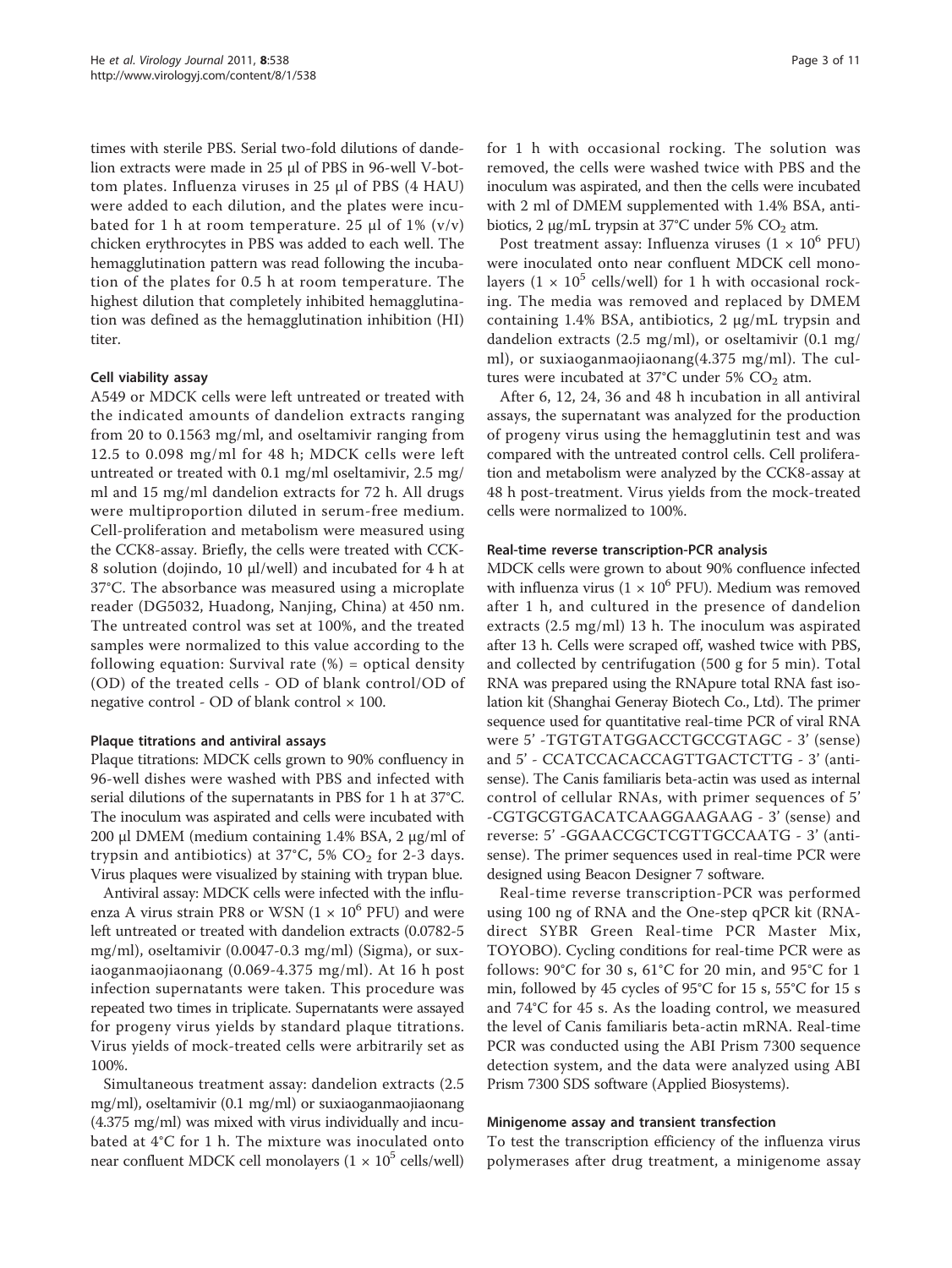was performed in Human embryonic kidney (293T) cells. Briefly, ambisense plasmids encoding PB2, PB1, PA and NP were cotransfected together with the influenza virus replicon reporter plasmid pPOLI-luciferase. The reporter plasmid pPOLI-luciferase was constructed by inserting the luciferase protein open reading frame (ORF) flanked by the noncoding regions of the M gene of influenza A virus between the BamHIand NotI site of the pPOLI vector (a generous present from Dr. Edward Wright). Calcuim phosphate transfection was used. Briefly, the cell culture was replaced by Opti-medium; 0.5 μg of each plasmid was mixed, incubated at room temperature for 15 min, and added over 80% confluent 293T cells seeded the day before in six-well plates. Six hours later, the DNA-transfection mixture was replaced by DMEM containing 10% FBS. At 48 h posttransfection, the cells were treated with cell lysis buffer, centrifuged, and supernatant was collected. Add 5 μl aliquots of cell lysate to individual luminometer tubes containing 180 μl of luciferase assay buffer at room temperature. To start the assay, inject 100 μl of luciferin solution into the luminometer tube and measure the light output in the luminometer.

# Statistical analysis

Data were presented as mean  $\pm$  SD. The data were statistically evaluated using a one-way ANOVA to compare differences between the groups. A p-value of < 0.05 was considered to be significant. The IC50 and CC50 values were calculated using GraphPad Prism programme.

# Results

# Treatment with aqueous dandelion extracts results in a reduction of progeny virus titers

Treatment with aqueous dandelion extracts results in an efficient and concentration-dependent reduction of progeny virus titers in infected lung epithelial cells (A549) or Madine-Darby canine kidney (MDCK) cells; both of which are standard host cell lines for influenza virus propagation. These cells were treated with dandelion extracts at various concentrations (0.0782-5 mg/ml) 1 h post-infection with different influenza A virus strains, including human prototype isolate A/Puerto-Rico/8/34 (PR8) and A/WSN33 (WSN) (H1N1). The concentrations of the plant extract dilutions were kept constant in each sample throughout the experiment and showed a dose-dependent change in virus titer. Oseltamivir (0.0047-0.3 mg/ml) was used as a positive control and suxiaoganmaojiaonang (0.069-4.375 mg/ml) was used as a negative control for the inhibition of virus replication (Figure [1](#page-4-0)). The maximum inhibitory effect (100%) was obtained with 5 mg/ml, and the  $IC_{50}$  of dandelion extracts was 0.99 mg/ml.

# Dandelion treatment does not affect cell morphology, viability, or negatively interfere with proliferation and metabolism

A major prerequisite for an antiviral agent is safety. Thus, we tested whether therapeutic concentrations of dandelion extracts would have any harmful effects on healthy cells. Initially, cells treated with dandelion extracts at the indicated concentrations were examined for changes in morphology. No differences in cell shape or cell number could be observed compared with untreated control cells. The same cells were treated with the CCK-8 solution to detect cell proliferation and metabolism in each sample (Figure [2\)](#page-5-0). The  $CC_{50}$  of dandelion extracts was 8.47 mg/ml.  $SI = CC50/IC50 = 8.47/$  $0.99 = 8.4.$ 

# Inhibitory activity of dandelion extracts on influenza virus replication

The post treatment assay was performed to evaluate whether dandelion extracts are able to inhibit replication of influenza virus A/PR/8/34 and WSN (H1N1) in MDCK cells. Dandelion showed a strong antiviral activity against A/PR/8/34 and WSN (H1N1) at concentration 2.5 mg/mL (Figure [3B](#page-6-0)).

# Dandelion extracts does not block the hemagglutination activity of pre-treated virus particles

To determine whether dandelion extracts would prevent the ability of virus particles to bind to cell surface receptors, we used simultaneous treatment assay and hemagglutination inhibition (HI) assays. The simultaneous treatment assay results indicated that treatment with dandelion extracts on virus entry couldn't inhibit virus infectivity (Figure [3A\)](#page-6-0). Influenza A viruses are able to agglutinate red blood cells (RBCs) by means of hemagglutinin, a viral glycoprotein that binds to N-acetylneuraminic acid at the cell surface. The RBCs become cross-linked by the virus and will form a type of lattice. This cross-linking results in a diffuse distribution of the RBCs in a roundbottom vial, as compared with the spot-like appearance of RBCs in the absence of any virus. Pretreatment with dandelion extracts could not prevent the binding of different viruses to RBCs in this assay (Figure [4\)](#page-7-0). These findings suggest that aqueous dandelion extracts do not block binding of viruses to cell receptors by directly interfering with viral HA.

# Viral RNA synthesis is affected in the treatment of dandelion extracts

The levels of influenza viral RNA were compared between dandelion extracts -treated and untreated infected cells. RNA extraction was performed at 16 h after influenza virus infection and the levels of intracellular influenza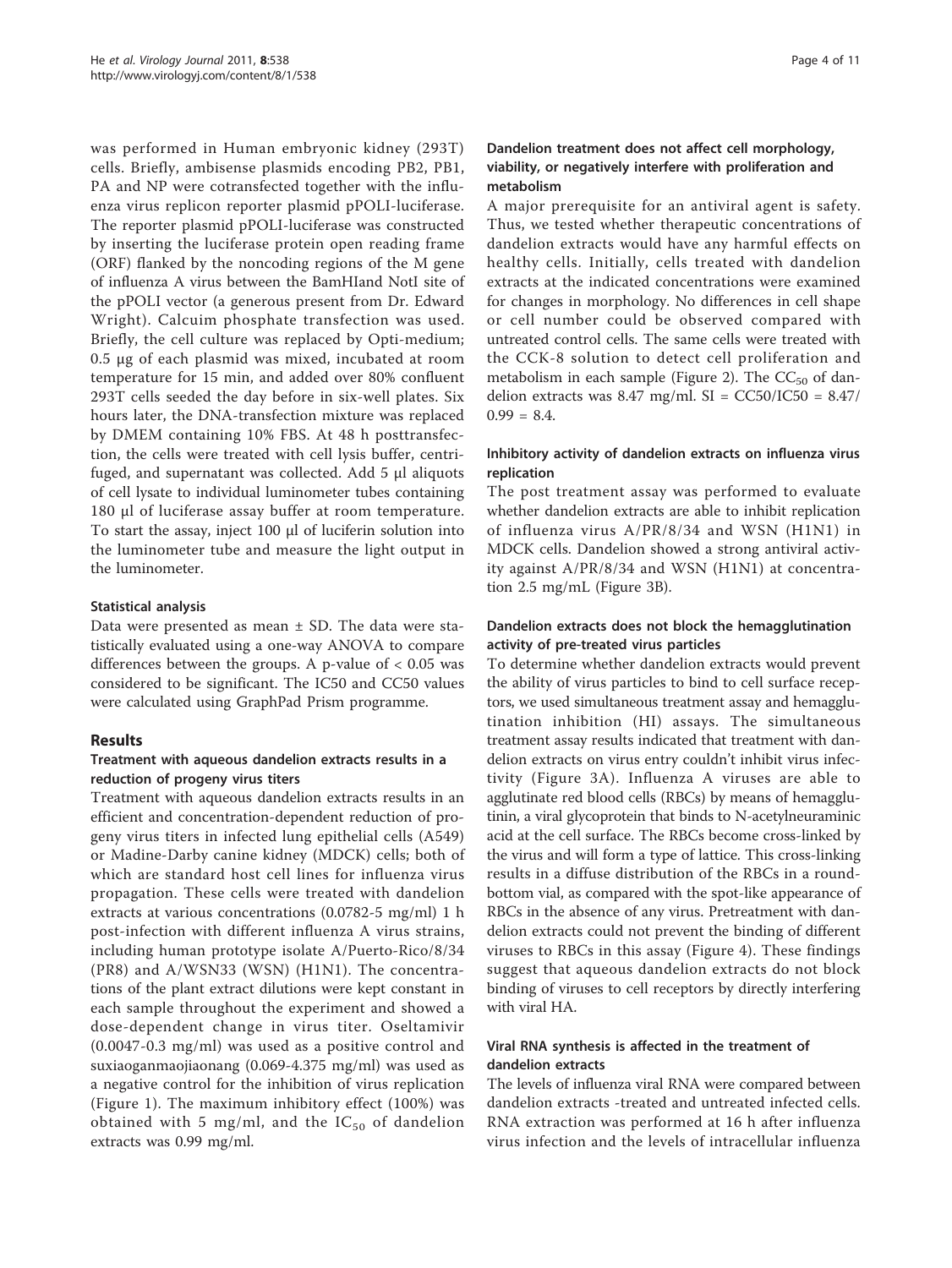RNA were measured. Quantitative real-time PCR showed a reduction of influenza RNA from dandelion extracts (2.5 mg/mL) treated cells comparison with the non-treated cells in both A/PR/8/34 (H1N1) and WSN. There were marked differences in NP RNA level between dandelion extracts-treated virus-infected cells and untreated virusinfected cells (Figure [5\)](#page-8-0). These results indicate that blockage of virus replication is one of mechanisms, by which dandelion exerts antiviral effects.

# Treatment with dandelion extracts inhibit viral polymerase activity

To evaluate if dandelion extracts influenced the polymerase activity, we performed a flu minigenome reporter assay (Figure [6A](#page-9-0)). The flu minigenome plasmid containing the luciferase reporter gene was cotransfected into 293T cells together with the four plasmids necessary for viral polymerase activity (PB2, PB1, PA and NP). The luciferase expression was quantified as

<span id="page-4-0"></span>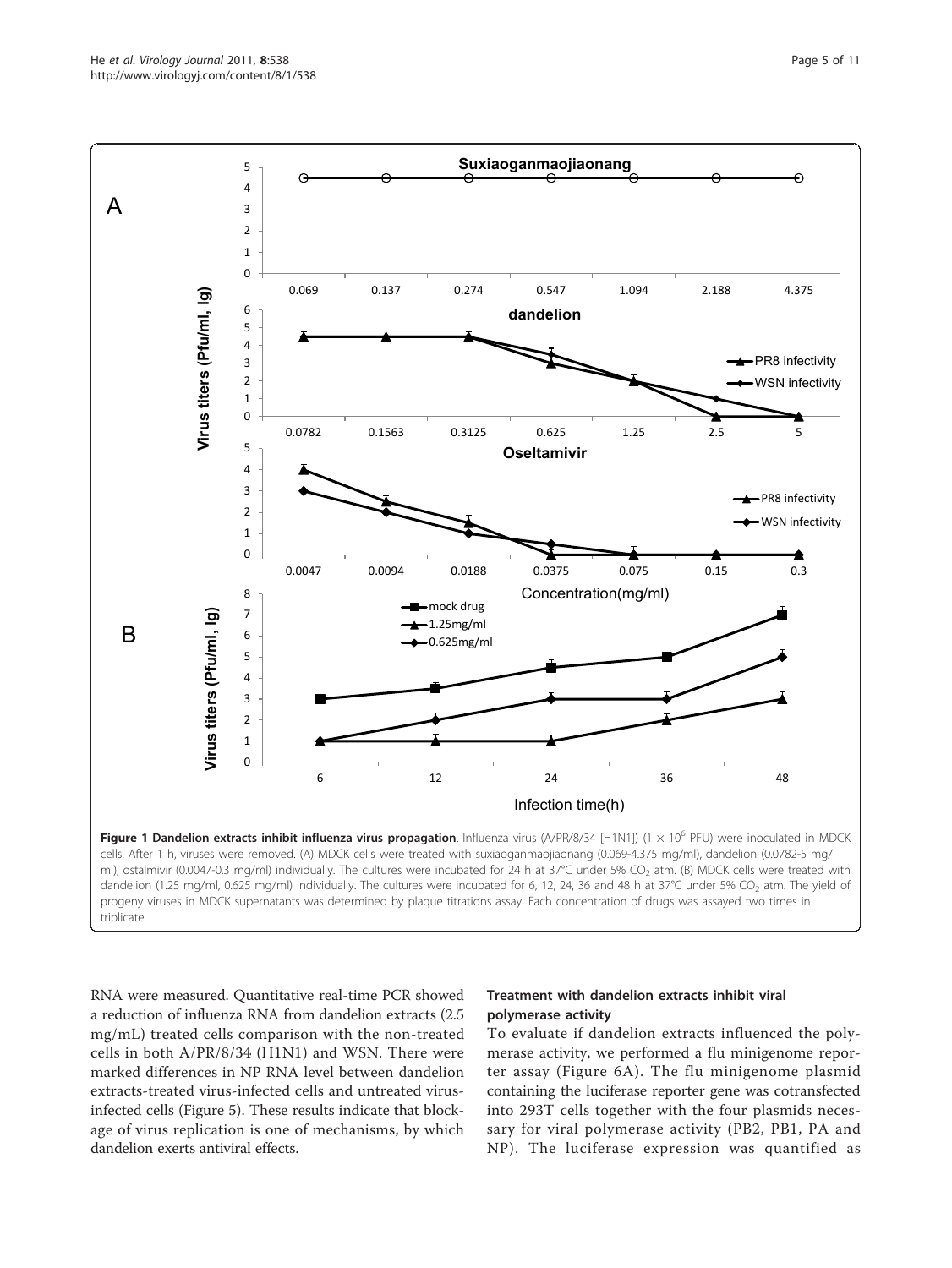<span id="page-5-0"></span>

described in Materials and Methods. There were marked differences between dandelion extracts treated virusinfected cells and non-treated or ostalmivir treated virus-infected cells (Figure [6B\)](#page-9-0). These results indicate that dandelion inhibited the viral polymerase activity, then to exert antiviral effects.

# **Discussion**

Outbreaks of avian H5N1 pose a public health risk of potentially pandemic proportions. Infections with

influenza A viruses are still a major health burden, and the options for the control and treatment of the disease are limited. Natural products and their derivatives have, historically, been invaluable sources of therapeutic agents. Recent technological advances, coupled with unrealized expectations from current lead-generation strategies, have led to renewed interest in natural products in drug discovery. This is also true in the field of anti-influenza research [[24](#page-10-0)]. Here, we show that aqueous dandelion extracts exert potent antiviral activity in cell culture.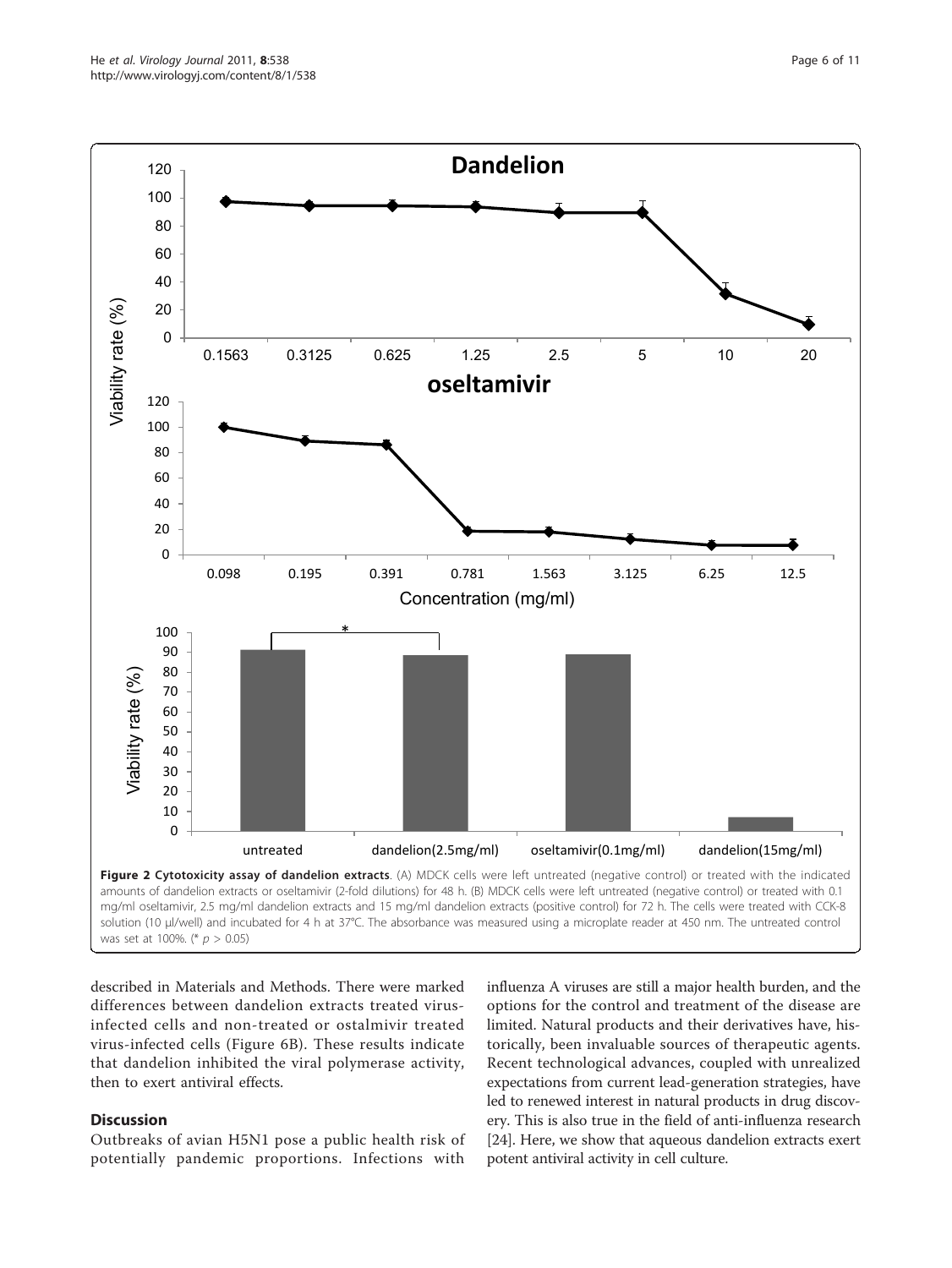<span id="page-6-0"></span>

Dandelion is a natural diuretic that increases urine production by promoting the excretion of salts and water from the kidney. Dandelion extracts may be used for a wide range of conditions requiring mild diuretic treatment, such as poor digestion, liver disorders, and high blood pressure. Dandelion is also a source of potassium, a nutrient often lost through the use of other natural and synthetic diuretics. Additionally, fresh or dried dandelion herb is used as a mild appetite stimulant and to improve stomach symptoms, including feelings of

fullness, flatulence, and constipation. The root of the dandelion plant is believed to have mild laxative effects and is often used to improve digestion.

Dandelion has a very high polyphenol content [\[18](#page-10-0)]. It is well known that polyphenols have protein-binding capabilities, which suggests that components of dandelion extracts may interact with pathogens through physical, non-specific interactions. Two potential advantages of this non-specific mechanism of action may be that resistant variants only emerge rarely and that dandelion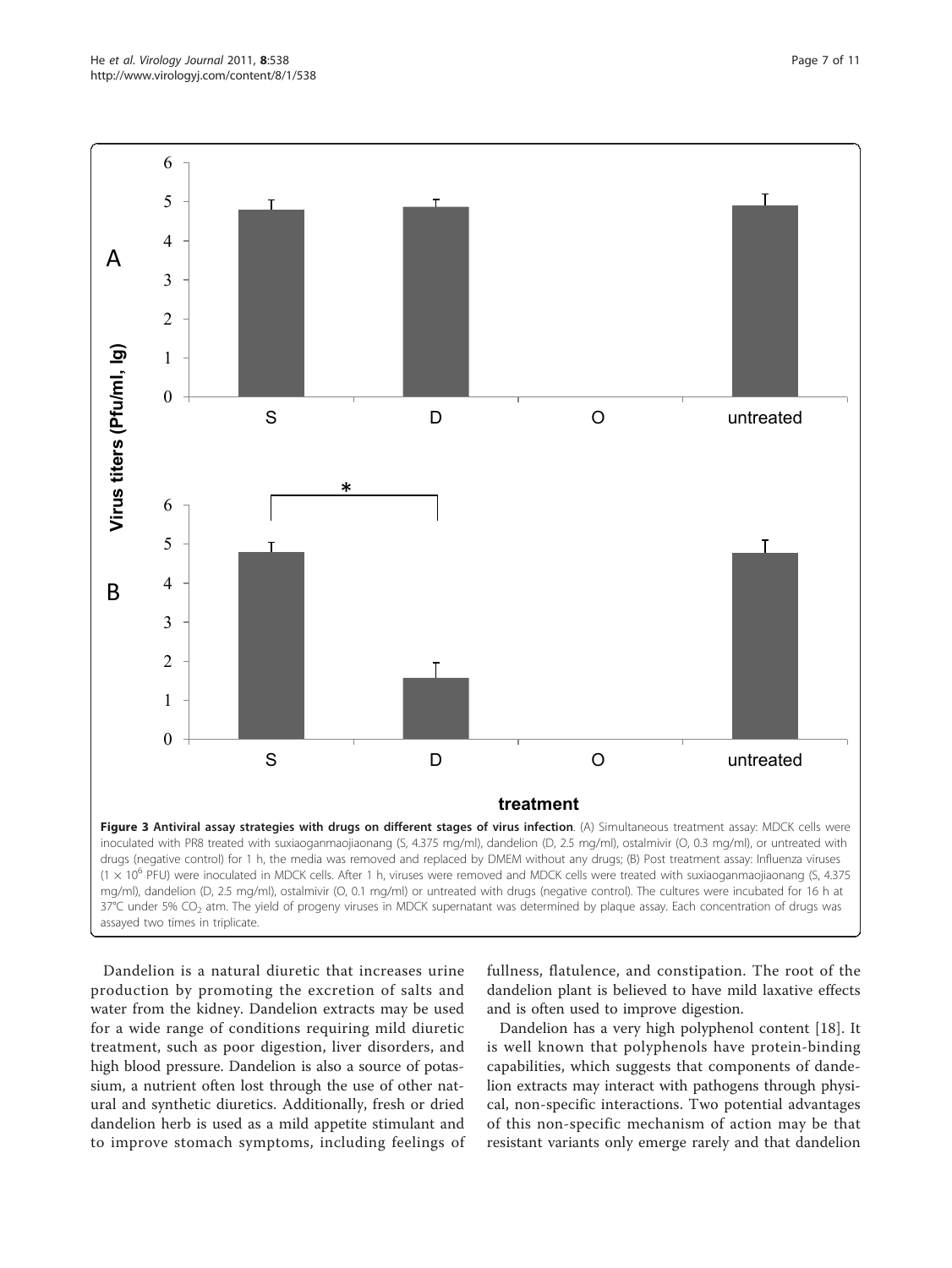<span id="page-7-0"></span>

extracts may also act against bacterial co-infections that represent a major complication in severe influenza virus infections. A non-specific interaction with viral HA has been reported for the polyphenolic compound epigallocatechin-gallate [\[17](#page-10-0)]. Simultaneous treatment was used to identify whether dandelion extracts block the viral adsorption to cells. The simultaneous treatment assay did not show significant antiviral activity (Figure [3A\)](#page-6-0). These data indicate that dandelion extracts can not directly interfere with viral envelope protein at the cell surface. Therefore, we used HI assays to determine whether dandelion extracts interacted with HA of influenza virus (Figure 4). Dandelion extracts did not exhibit inhibition of viral HA in both A/PR/8/34 and WSN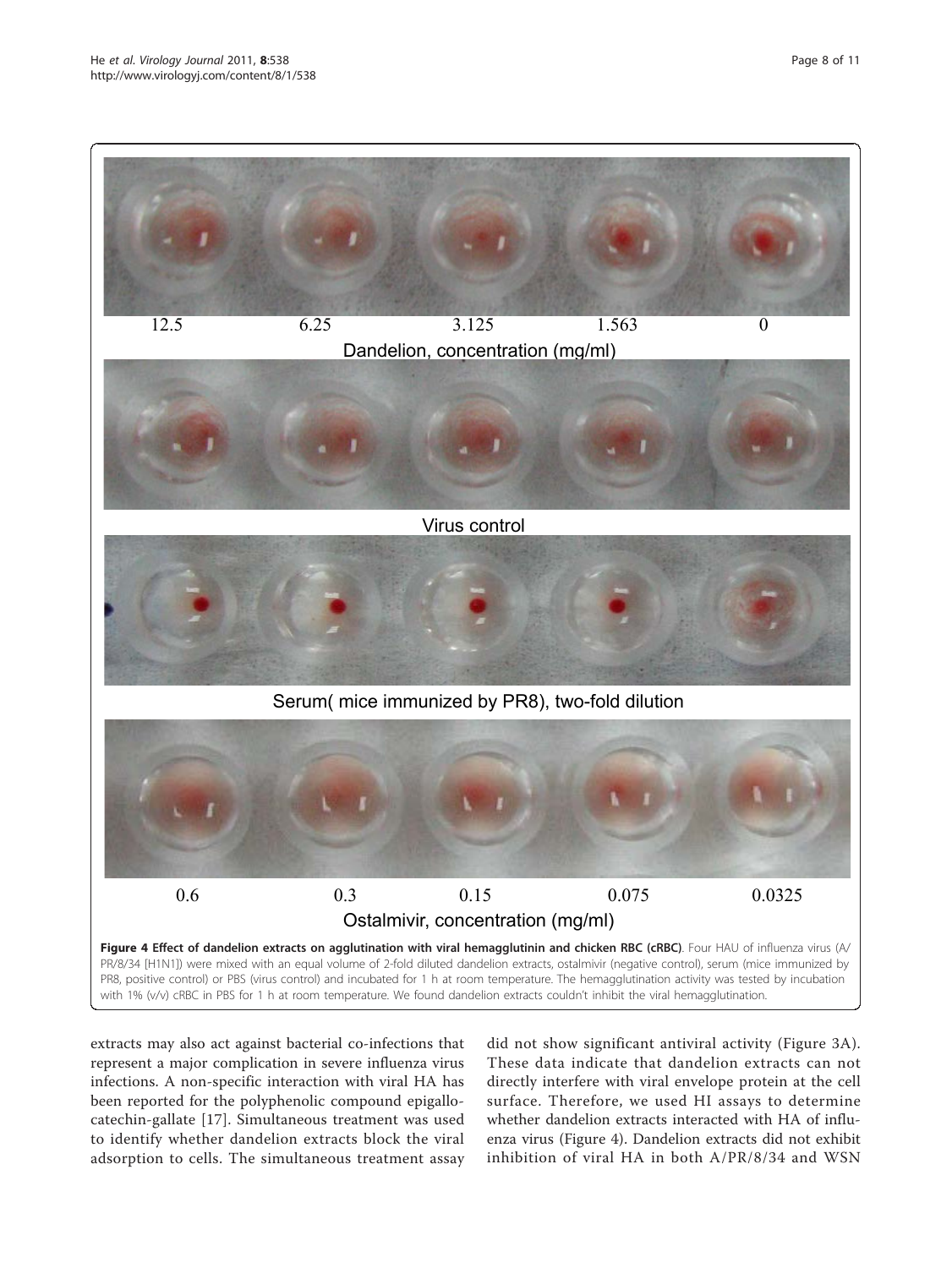<span id="page-8-0"></span>

(H1N1), which agrees with the simultaneous treatment assay results.

To evaluate the anti-influenza activity after virus infection, we employed the post treatment assay (Figure [3B](#page-6-0)), quantitative real-time PCR (Figure [4\)](#page-7-0) and minigenome assay (Figure [6\)](#page-9-0) to test the in vitro effect of dandelion extracts on viral replication. Our studies do not show the prevention of receptor binding of the virus after dandelions treatment, but reduction of the nucleoprotein (NP) RNA level and the viral polymerase activity are obvious. Currently, anti-influenza targets include viral factors (such as hemagglutinin (HA), M2 ion channel protein, RNA-dependent RNA polymerase (RdRp), nucleoprotein (NP), non-structural protein (NS) and neuraminidase (NA) and host factors (such as v-ATPase, protease, inosine monophosphate dehydrogenase (IMPDH) and intracellular signalling cascades), and their relevant inhibitors [[25](#page-10-0)]. In virus particles, the genomic RNAs (vRNAs) are associated with the RNAdependent RNA polymerase proteins and the NP, which together form the ribonucleoprotein (RNP) complexes. The NP viral RNA level reflected the RNP complexes's action. Our results indicate that dandelion extracts inhibit influenza virus infection probably by decreasing the NP viral RNA level and viral polymerase activity, and thus affecting the RNP complexes' activities, further to inhibit viral RNA replication.

Vaccines play an important role in combating influenza. However, vaccination has only been able to provide a limited control of the infection, because the virus has a tendency to mutate and thus, escape the immune system. Plants have a long evolutionary history of developing resistance against viruses and have increasingly drawn attention as potential sources of antiviral drugs [[24,26](#page-10-0)]. Many plant extracts and compounds of plant origin have been shown to possess activity against influenza viruses. Our results indicate that aqueous dandelion extracts can inhibit influenza virus infections. Dandelion is composed of multiple compounds that are able to regulate multiple targets for a range of medical indications and that are able to be titrated to the specific symptoms of an individual.

#### Conclusion

This study has shown that dandelion extracts can inhibit both A/PR/8/34 and WSN (H1N1) influenza viruses by inhibiting viral nucleoprotein synthesis and polymerase activity. These results lead to further investigation about characterization of active compounds and their specific mechanism against influenza virus. Given the urgent need for new and abundantly available anti-influenza drugs, dandelion extracts appear to be a promising option as a replacement or supplemental strategy to currently available anti-influenza therapies.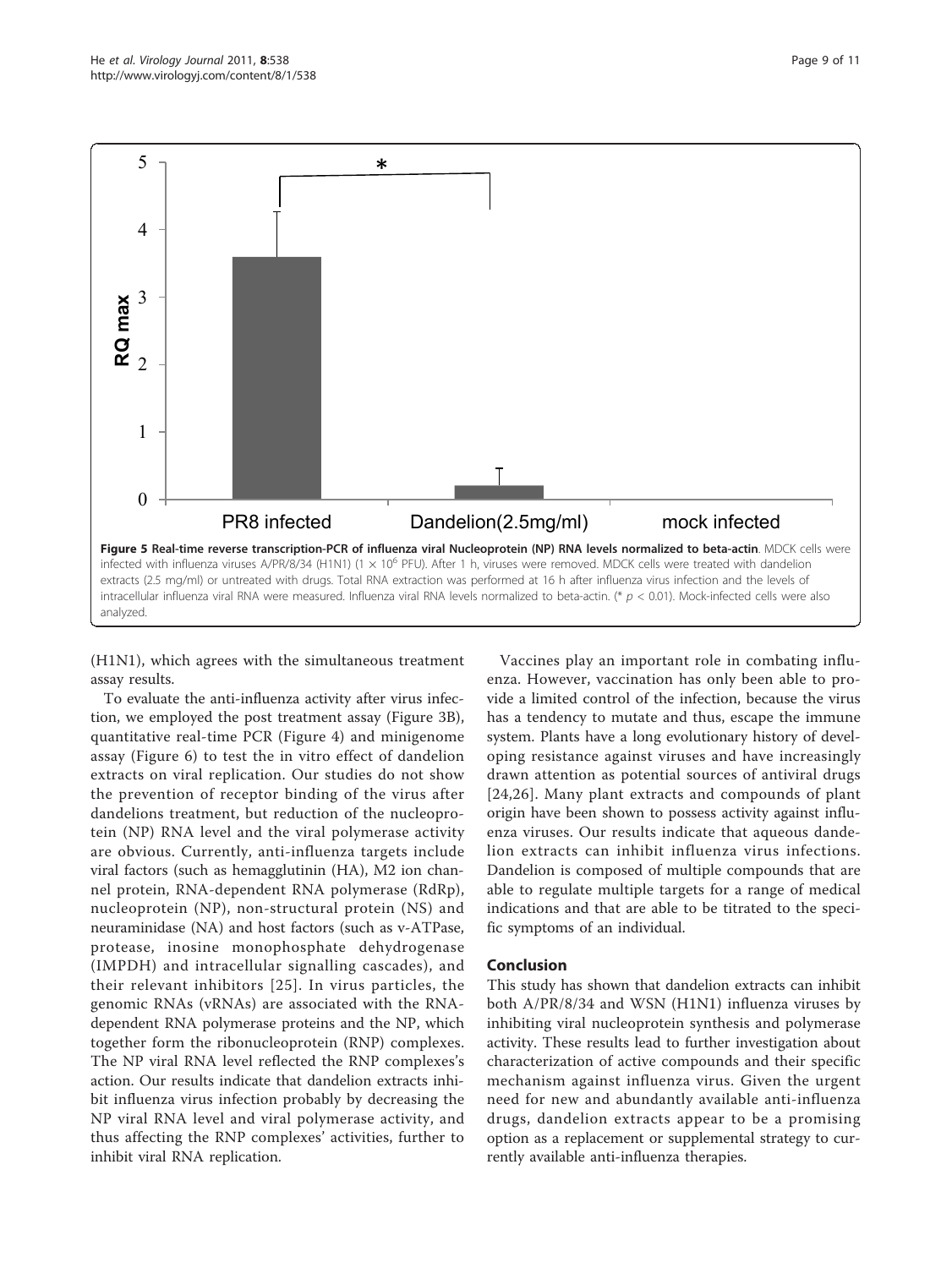<span id="page-9-0"></span>

The result was assayed by the luminometer. (\*  $p < 0.01$ )

#### Acknowledgements

This work was supported by grants 2008ZX10003-012 and 2009ZX10004-305.

#### Author details

<sup>1</sup>CAS Key Laboratory of Pathogenic Microbiology and Immunology (CASPMI), Institute of Microbiology, Chinese Academy of Sciences, 1 Beichen West Road, Beijing 100101, PR China. <sup>2</sup>Graduate University of Chinese Academy of Sciences, 1 Beichen West Road, Beijing 100101, PR China. <sup>3</sup>Biochemistry Teaching and Research office of Hebei Medical University, Zhongshan East Road, Shijiazhuang 050017, PR China. <sup>4</sup>China-Japan Joint Laboratory of Molecular Immunology and Microbiology, Institute of Microbiology, Chinese Academy of Sciences, Beijing, PR China.

#### Authors' contributions

Conceived and designed the experiments: WH, BG. Performed the experiments: WH, HMH, WW. Contributed reagents/material/analysis tools: BG, WH, HMH, WW. Wrote the paper: WH, BG, HMH. All authors have read and approved the final manuscript.

#### Competing interests

The authors declare that they have no competing interests.

Received: 6 August 2011 Accepted: 14 December 2011 Published: 14 December 2011

#### References

- 1. Fouchier RAM, Munster V, Wallensten A, Bestebroer TM, Herfst S, Smith D, Rimmelzwaan GF, Olsen B, Osterhaus ADME: [Characterization of a novel](http://www.ncbi.nlm.nih.gov/pubmed/15709000?dopt=Abstract) [influenza a virus hemagglutinin subtype \(H16\) obtained from black](http://www.ncbi.nlm.nih.gov/pubmed/15709000?dopt=Abstract)[headed gulls.](http://www.ncbi.nlm.nih.gov/pubmed/15709000?dopt=Abstract) J Virol 2005, 79:2814-2822.
- 2. Webster RG, Guan Y, Krauss S, Shortridge K, Peiris M: [Pandemic spread:](http://www.ncbi.nlm.nih.gov/pubmed/11587006?dopt=Abstract) [Influenza.](http://www.ncbi.nlm.nih.gov/pubmed/11587006?dopt=Abstract) Gene Ther 2001, 8:S1-S1.
- 3. Boltz DA, Aldridge JR, Webster RG, Govorkova EA: [Drugs in Development](http://www.ncbi.nlm.nih.gov/pubmed/20614944?dopt=Abstract) [for Influenza.](http://www.ncbi.nlm.nih.gov/pubmed/20614944?dopt=Abstract) Drugs 2010, 70:1349-1362.
- 4. Fleming DM: [Managing influenza: amantadine, rimantadine and beyond.](http://www.ncbi.nlm.nih.gov/pubmed/11351773?dopt=Abstract) Int J Clin Pract 2001, 55:189-195.
- 5. Cheung CL, Rayner JM, Smith GJ, Wang P, Naipospos TS, Zhang J, Yuen KY, Webster RG, Peiris JS, Guan Y, Chen H: [Distribution of amantadine](http://www.ncbi.nlm.nih.gov/pubmed/16703504?dopt=Abstract)[resistant H5N1 avian influenza variants in Asia.](http://www.ncbi.nlm.nih.gov/pubmed/16703504?dopt=Abstract) J Infect Dis 2006, 193:1626-1629.
- 6. Pinto LH, Lamb RA: [The M2 proton channels of influenza A and B](http://www.ncbi.nlm.nih.gov/pubmed/16407184?dopt=Abstract) [viruses.](http://www.ncbi.nlm.nih.gov/pubmed/16407184?dopt=Abstract) J Biol Chem 2006, 281:8997-9000.
- 7. Hatakeyama S, Kawaoka Y: [The molecular basis of resistance to anti](http://www.ncbi.nlm.nih.gov/pubmed/17037359?dopt=Abstract)[influenza drugs.](http://www.ncbi.nlm.nih.gov/pubmed/17037359?dopt=Abstract) Nippon Rinsho 2006, 64:1845-1852.
- 8. Kiso M, Mitamura K, Sakai-Tagawa Y, Shiraishi K, Kawakami C, Kimura K, Hayden FG, Sugaya N, Kawaoka Y: [Resistant influenza A viruses in children](http://www.ncbi.nlm.nih.gov/pubmed/15337401?dopt=Abstract) [treated with oseltamivir: descriptive study.](http://www.ncbi.nlm.nih.gov/pubmed/15337401?dopt=Abstract) Lancet 2004, 364:759-765.
- 9. de Jong MD, Tran TT, Truong HK, Vo MH, Smith GJ, Nguyen VC, Bach VC, Phan TQ, Do QH, Guan Y, et al: [Oseltamivir resistance during treatment of](http://www.ncbi.nlm.nih.gov/pubmed/16371632?dopt=Abstract) [influenza A \(H5N1\) infection.](http://www.ncbi.nlm.nih.gov/pubmed/16371632?dopt=Abstract) N Engl J Med 2005, 353:2667-2672.